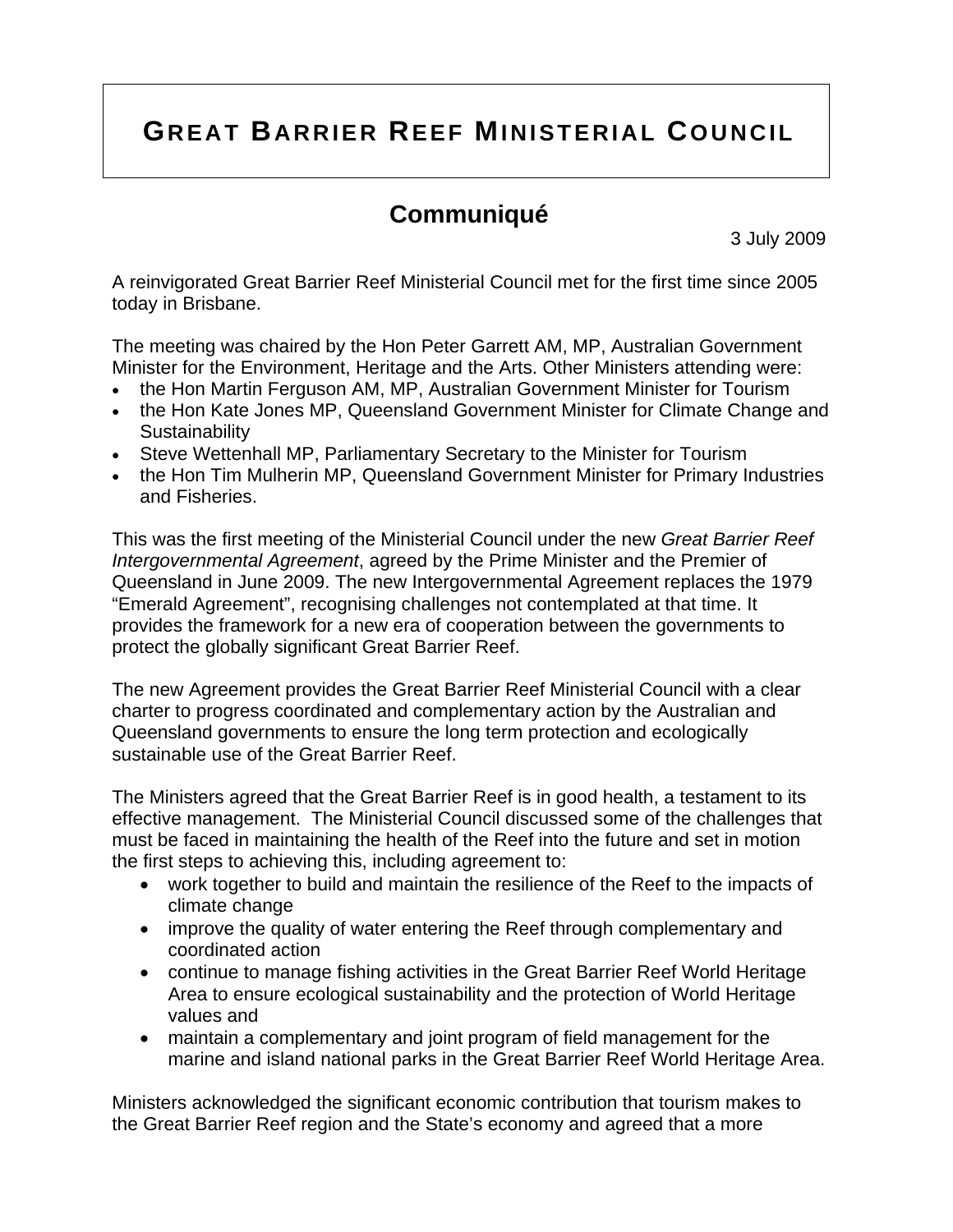proactive and strategic approach to environmental, social and economic issues was needed in the future. The impacts of tourism on the Reef need to be considered, as do the implications of the state of the Reef on the tourism industry. The continued sustainable growth of the tourism industry is heavily reliant on the ability to maintain and grow visitation levels, with the health of the Reef being critical to the on-going viability of the tourism sector. Minister's agreed that the governments should work together to ensure visitors are attracted to a healthy Reef system.

#### Climate Change

Climate change was identified as the single most significant threat to the Reef. Ministers noted that protecting the Reef against the impacts of climate change requires both global action to reduce greenhouse gas emissions, and local action to maximise the capacity of the Reef to withstand and adapt to the changing climate, notably by addressing key pressures on the Reef such as poor water quality. Ministers agreed that the governments will work together to build and maintain the resilience of the Reef to climate change, drawing on the existing *Great Barrier Reef Climate Change Action Plan*.

## Reef Water Quality

Improving the quality of water flowing into the Reef from adjacent catchments is a priority for both governments. Ministers recognised that water flowing into the Reef continues to be of poor quality. Ministers agreed that it was important that the various actions being taken by both governments should be complementary and coordinated to ensure the water quality targets identified in the updated Reef Plan are achieved.

#### Coastal Development

Ministers noted the need for the governments to do more to manage the modification of important coastal habitat adjacent to the Great Barrier Reef through increasing development pressures. Ministers agreed that the governments should work together to identify opportunities for strategic assessments under the federal *Environment Protection and Biodiversity Conservation Act 1999* in relation to areas adjacent the Reef, as a means of improving environmental outcomes and reducing regulatory complexity. Ministers noted that consideration of strategic assessments is being driven through the Council of Australian Government's Business Regulation and Competition Working Group.

#### Fishing

Ministers noted that management of fishing in the Great Barrier Reef World Heritage Area is an issue that involves multiple Queensland and Australian government agencies. Ministers approved the development of an updated agreement between the governments on fishing in the World Heritage Area that clearly articulates the respective roles and responsibilities of the various agencies and promotes a collaborative approach to fishing-related policy, planning and management activities.